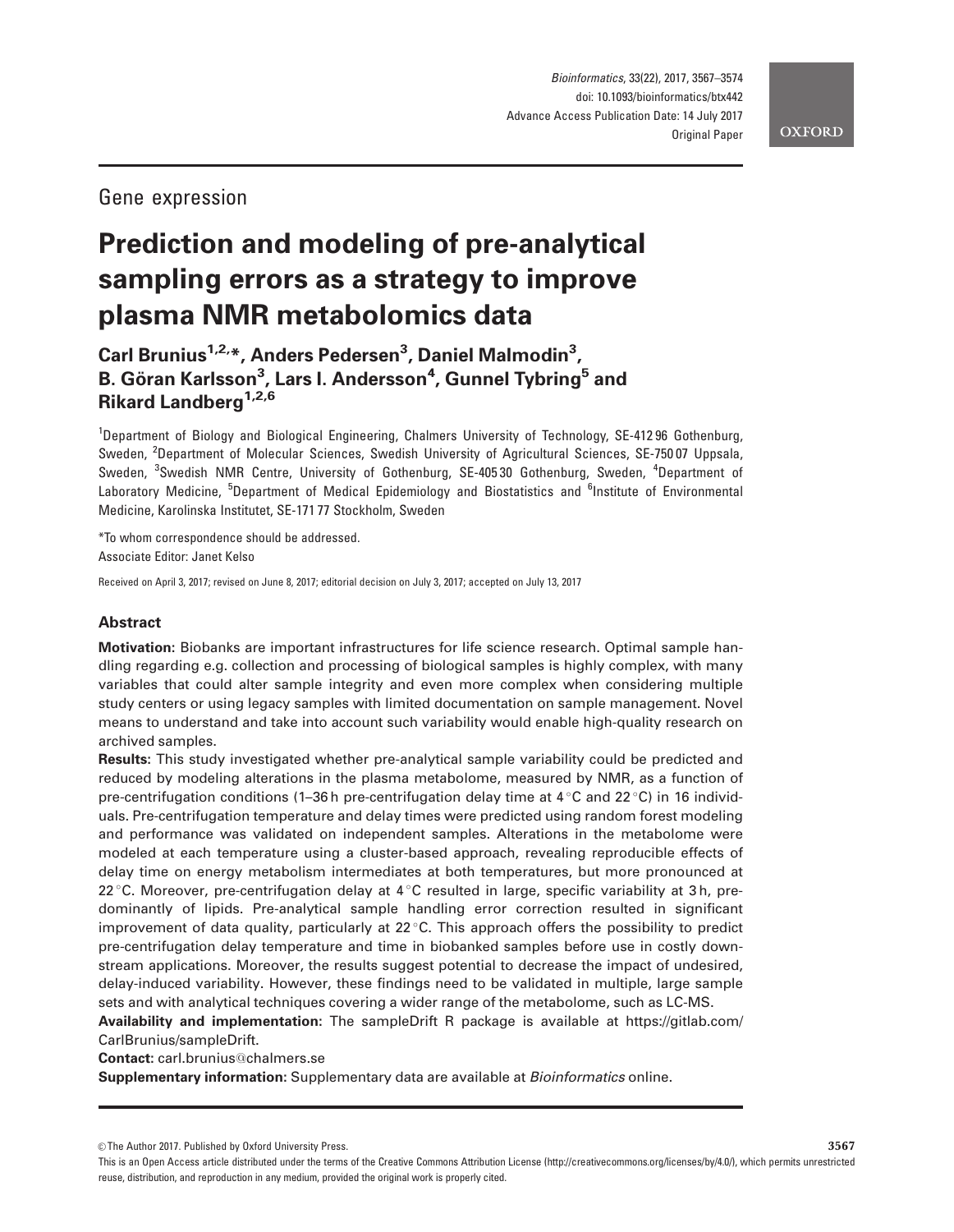#### 1 Introduction

Biobanks have become one of the most important infrastructures for research in life sciences and medicine. Modern biobank-based research is not only based on biospecimen, but also integrates medical data and high-throughput comprehensive molecular analysis such as metabolomics. Sample collection and handling, from needle to freezer, is a major logistical challenge and also the largest source of laboratory errors (Anton et al.[, 2015](#page-7-0); [Ellervik and Vaught, 2015](#page-7-0)). Evidence-based practises to minimize pre-analytical errors are critical and have typically been developed based on conventional biochemical assessments, but more research is needed to provide evidence of best practise for -omics techniques, including metabolomics (Yin et al.[, 2013](#page-7-0), [2015\)](#page-7-0). Development and adherence to standard operating procedures (SOPs) can reduce the bias inherent in sample handling, but currently used SOPs are often based on best practises and not on experimental findings (Anton et al.[, 2015\)](#page-7-0).

Despite large efforts and investments to implement highly standardized procedures and Information and Communications Technology (ICT) systems enabling monitoring and tracking of time and temperatures from needle to freezer in large-scale studies, it may still be difficult to collect and handle samples in an optimal way due to multiple study centers involved and long transportation to central laboratories and freezers (Breier et al.[, 2014\)](#page-7-0). In several modern large-scale population cohorts, such as UK Biobank, Lifelines in the Netherlands and LifeGene in Sweden, compromises aiming for costeffectiveness have resulted, for example, in handling flows where samples are kept at  $4^{\circ}$ C for up to 24h until they can be aliquoted and frozen ([Almqvist](#page-7-0) et al., 2011; Anton et al.[, 2015](#page-7-0); [Elliott](#page-7-0) et al., [2008;](#page-7-0) [Jobard](#page-7-0) et al.[, 2016](#page-7-0); Malm et al., 2016). Such handling conditions have been reported to have limited impacts on many analytes (Elliott et al.[, 2008;](#page-7-0) [Qundos](#page-7-0) et al., 2013). However, the metabolome represents great chemical diversity, with plasma stability of individual metabolites spanning a wide range from highly stable to labile, and results from recent metabolomics studies have indeed indicated that changes in the plasma and serum metabolome can occur under conditions typically used in collection and handling of samples for large-scale epidemiological studies (Anton et al.[, 2015](#page-7-0); [Bernini](#page-7-0) et al.[, 2011;](#page-7-0) [Kamlage](#page-7-0) et al., 2014; Yang et al.[, 2013;](#page-7-0) Yin [et al.](#page-7-0), [2013,](#page-7-0) [2015](#page-7-0)). Moreover, it is tempting in many research projects to use large sample collections that have unique metadata associated or contain rare samples from an urgent patient population, but have been stored for decades and typically lack any documentation on how samples have been collected, processed and stored ([Moore](#page-7-0) et al.[, 2011\)](#page-7-0).

In order to avoid bias in scientific results, researchers need to know whether they can use a specific sample collection to address specific research questions, with the aim of using the right sample collection for the right research question. This calls for development of strategies to avoid such bias. One approach could be to use specific endogenous markers for sample quality, as a way to differentiate samples that have been handled under different conditions (Anton et al.[, 2015;](#page-7-0) Trezzi et al.[, 2016\)](#page-7-0). Another approach could be to model the kinetics of different metabolites in samples over different temperature and time conditions, two important pre-analytical sample management parameters detrimental of quality, and use such models to correct for pre-analytical errors. Predictive modeling could be particularly useful when meta-data on time and temperature are lacking, in order to assess the sample pre-analytical history. In the present study, our aim was to investigate the feasibility of modeling and correcting for effects of pre-centrifugation delay time and temperature on the plasma metabolome, i.e. where handling

delay occurs in whole blood, where metabolism is potentially heavily ongoing.

#### 2 Materials and methods

#### 2.1 Biological samples

For modeling of the effects of pre-analytical sample management on the plasma metabolome, blood samples were collected at Karolinska Institutet Biobank from 16 non-fasting healthy donors, eight males and eight females, in the age range 24–62 years. Blood was drawn into  $10 \times 4$  mL K2-EDTA tubes (BD cat. no. 368861). All samples were gently mixed and stored for 1, 3, 8, 24 and 36 h at  $4^{\circ}$ C or 22 °C, before centrifugation at 20°C at 2000 g for 10 minutes, followed by aliquotation into 100 µL fractions in 2D-barcoded microtubes (heat-sealed REMP-96-300; Brooks Life Science System) using a Tecan Evo liquid handling robot. All samples were then stored at -80°C until analysis.

For external validation of modeling performance, we analyzed leftover EDTA plasma from 111 random sample donors collected at various sites as part of different research studies. Sampling conditions were similar to those described above, with the exception that all samples, after gentle mixing at the site of collection were sent to Karolinska Institutet Biobank for centralized processing and storage. The accuracy of the pre-centrifugation time of the external sample set was limited to three levels: 3–8 h, 8–24 h or 24–30 h.

The study was approved by the Regional Ethics Review Board in Stockholm (Dnr 2013/703-32).

#### 2.2 NMR analysis

Samples were conditioned at -20°C over-night before being taken out to thaw at 4°C. To achieve sufficient sample volume, two aliquots of each sample were pooled in 96-well deepwell plates (Sarstedt cat. No. 82.1971.002) using an Eppendorf Multipette E3. Subsequently, each sample (100  $\mu$ L) was mixed with buffer (100  $\mu$ L, 75 mM sodium phosphate pH 7.4, 2 mM imidazole, 0.5 mM 3-(trimethylsilyl)-1-propanesulfonic acid-d $_6$ , 0.05% sodium azide, 20% v/v D2O) in another deepwell plate using a SamplePro L liquid handler (Bruker Biospin, Rheinstetten, Germany). Serum-buffer mix (180 mL) was transferred to 3 mm SampleJet NMR tube racks (Bruker BioSpin, Fällanden, Switzerland) with the SamplePro L. All plates and racks were kept at  $2^{\circ}$ C during sample preparation.

NMR data were acquired on an Oxford 800 MHz magnet equipped with a Bruker Avance III HD console, a 3 mm TCI cryo probe, and a cooled SampleJet sample changer keeping sample racks at 6 $\degree$ C. As part of the pulse calibration, the linewidth of the  $^{2}H$  signal was monitored and recursively optimized and evaluated after shimming to allow data acquisition only on samples with a halfheight linewidth of 2 Hz or better. A CPMG relaxation filter, perfect echo experiment with excitation sculpting for water suppression was used ('zgespe' pulse sequence) for acquisition of 1D data, with a sweep width of 20 ppm, 128 scans, an acquisition time of 2.04 s, a relaxation delay of 1.3 s, and a total CPMG pulse train time of 193 ms. Processing of data entailed 0.3 Hz exponential linebroadening, zero-filling, and referencing to the DSS-d6 peak. Data acquisition and processing were performed with TopSpin 3.2pl6 (Bruker BioSpin, Rheinstetten, Germany). 2D natural abundance <sup>1</sup>H-<sup>13</sup>C HSQC ('hsqcetgpsisp2.2' pulse sequence) and <sup>1</sup>H-<sup>1</sup>H-TOCSY ('mlevgpphw5' pulse sequence) were acquired on the same spectrometer, on 1h, 4 °C and 36 h, 22 °C pooled samples, in order to aid identification of metabolite signals in the 1D dataset. For the HSQCs, spectral widths of 20 ( ${}^{1}$ H) and 100 ( ${}^{13}$ C) ppm, 16 scans,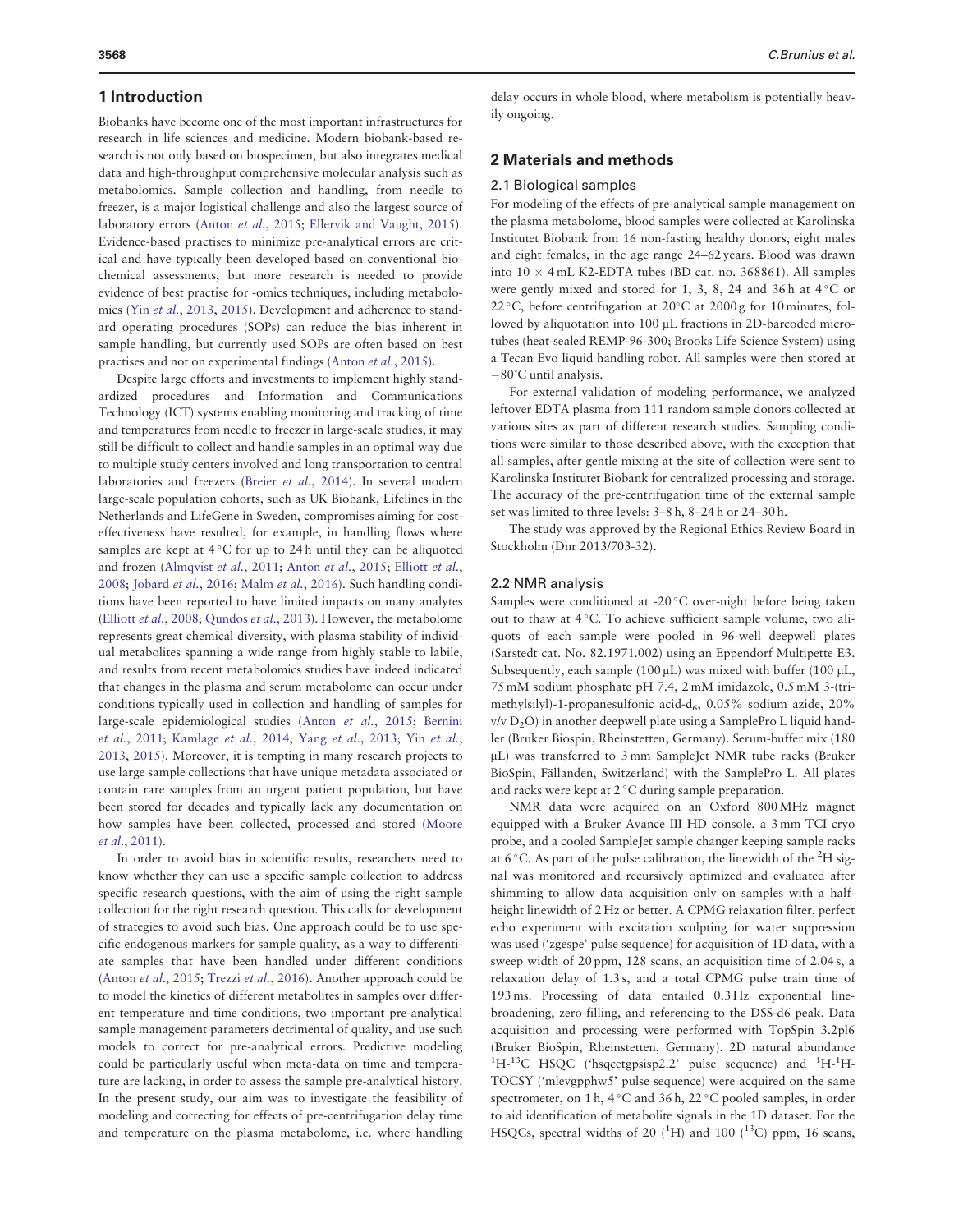<span id="page-2-0"></span>38 ms acquisition time, a 3 s relaxation delay, a  $^1$ J<sub>C-H</sub> of 145 Hz and acquisition of 2048 data points (for  ${}^{1}H$ ) and 1536 increments (for  $^{13}$ C) were used. For the corresponding TOCSY experiments, a spectral width of 13.95 ppm was used in both dimensions, and the other acquisition parameters were 16 scans, an acquisition time of 183 ms, and a relaxation delay of 2 s. A total of 4096 and 1024 points were acquired in the direct and indirect dimensions, respectively. The temperature during all NMR experiments was kept at 25 °C. The 160 samples for modeling and the 111 samples for external validation were analyzed in separate batches, 9 months apart.

## 2.3 Data pretreatment

Processed 1D NMR data were imported into R v 3.2.0 ([R Core](#page-7-0) [Team, 2015\)](#page-7-0), aligned using the 'speaq' R package v 1.2.1 (Vu [et al.](#page-7-0), [2011\)](#page-7-0), and shift-normalized to TSP at  $\delta = 0$ . Metabolic features  $(n = 478)$  were obtained using continuous wavelet transformation peak picking and extracting peak heights at corresponding shifts. Despite the automated shimming and evaluation routine described above, batch effects in line shape were observed between the 160 samples used for modeling and the 111 samples used for external validation, where the latter samples had narrower peak shape and therefore higher peak height/area ratio. To address this batch effect, peak intensities were sample-wise normalized by the probabilistic quotient method ([Dieterle](#page-7-0) et al., 2006). Full R script for feature extraction is available from the authors upon request.

#### 2.4 Metabolite identification

A combination of spectral deconvolution with Chenomx 8.2 (Chenomx Inc., Edmonton, Canada), 2D NMR data and the use of the human metabolome database, in combination with an in-house R script for statistical correlation spectroscopy ([Cloarec](#page-7-0) et al., [2005\)](#page-7-0), was used to tentatively assign metabolite signals to specific metabolites.

## 2.5 Predictive modeling of pre-centrifugation temperature

Multivariate predictive modeling of pre-centrifugation temperature using feature data was performed to explore the possibilities to predict pre-centrifugation temperature for the purpose of data correction in such situations where sample management metadata are not available, such as for legacy samples. For the classification between 4 °C and 22 °C, a random forest analysis with unbiased variable selection within a repeated double cross-validation scheme (Supplementary Material) was used (Buck et al.[, 2016](#page-7-0); [Filzmoser](#page-7-0) et al.[, 2009](#page-7-0); [Westerhuis](#page-7-0) et al., 2008). Random forest has previously been observed to produce robust and accurate classification analyses in metabolomics experiments [\(Gromski](#page-7-0) et al., 2014; [Hochrein](#page-7-0) et al., [2012;](#page-7-0) Scott et al.[, 2013](#page-7-0)). Model performance was assessed by permutation analysis (*n* = 100) [\(Szyma](#page-7-0)ńska *et al*.[, 2012\)](#page-7-0) and externally validated by prediction of pre-centrifugation temperature for 111 samples not included in the model construction. Contributions of variables to modeling results were visualized by a PLS-DA biplot.

#### 2.6 Predictive modeling of pre-centrifugation time

Time series data, i.e. from samples with 1, 3, 8, 24 and 36 h delay time before centrifugation, were first separated by temperature into a 4 °C set and a 22 °C set, which were then modeled separately. Predictive modeling was similarly conducted using random forest regression of NMR metabolomics data, using pre-centrifugation time as dependent variable. A similar cross-validation protocol and permutation strategy  $(n = 100)$  as for the modeling of pre-centrifugation

temperature was employed (Supplementary Material). External validation was conducted by prediction of pre-centrifugation time for 111 samples not included in the model construction and known to have been stored at 22 °C during handling before freezing. Contributions of variables to modeling results were visualized by PLS regression biplots.

## 2.7 Modeling of pre-centrifugation time-induced changes

Modeling was performed separately for  $4^{\circ}$ C and  $22^{\circ}$ C data. Metabolite features with similar profiles of changes over time were then automatically clustered together (Suppl. Methods), producing  $n = 16$  separate drift clusters at 4 °C and  $n = 20$  clusters at 22 °C. Cubic spline regression was applied to model the drift profile per cluster (Fig. 1). An analogous approach for data correction was recently developed and successfully applied to correct for instrumental drift in large sample series LC-MS data by clustering and modeling of features with similar instrumental drift patterns ([Brunius](#page-7-0) et al., 2016).

## 2.8 Corrections for errors inherent to pre-centrifugation time

For each sample, change in metabolites over pre-centrifugation time was calculated per metabolite cluster, i.e. for metabolites with similar drift pattern over time, using sample-specific pre-centrifugation time as input, based on either recorded pre-centrifugation time (metadata-approach) or prediction estimates from multivariate modeling (prediction-approach) as time input. The calculated drift was then used to normalize feature data to 1 h pre-centrifugation time (Supplementary Material). Similarly to modeling (above), an



Fig. 1. Drift modeling of four clusters with different drift patterns from 22 $\degree$ C data [\(Table 1](#page-5-0)). The two upper graphs represent clusters with small to minimal drift during pre-centrifugation delay time with either significant (left) or nonsignificant (right) improvement of feature CV after correction. The two lower graphs represent clusters with either decreased (left) or increased (right) feature intensity with increased pre-centrifugation time and significant CV improvement after correction. For each cluster, the upper graph shows the cluster-averaged scaled feature intensities in grey and the cluster drift function in black. The lower half shows the same features in the same y-scale after application of cluster-based drift correction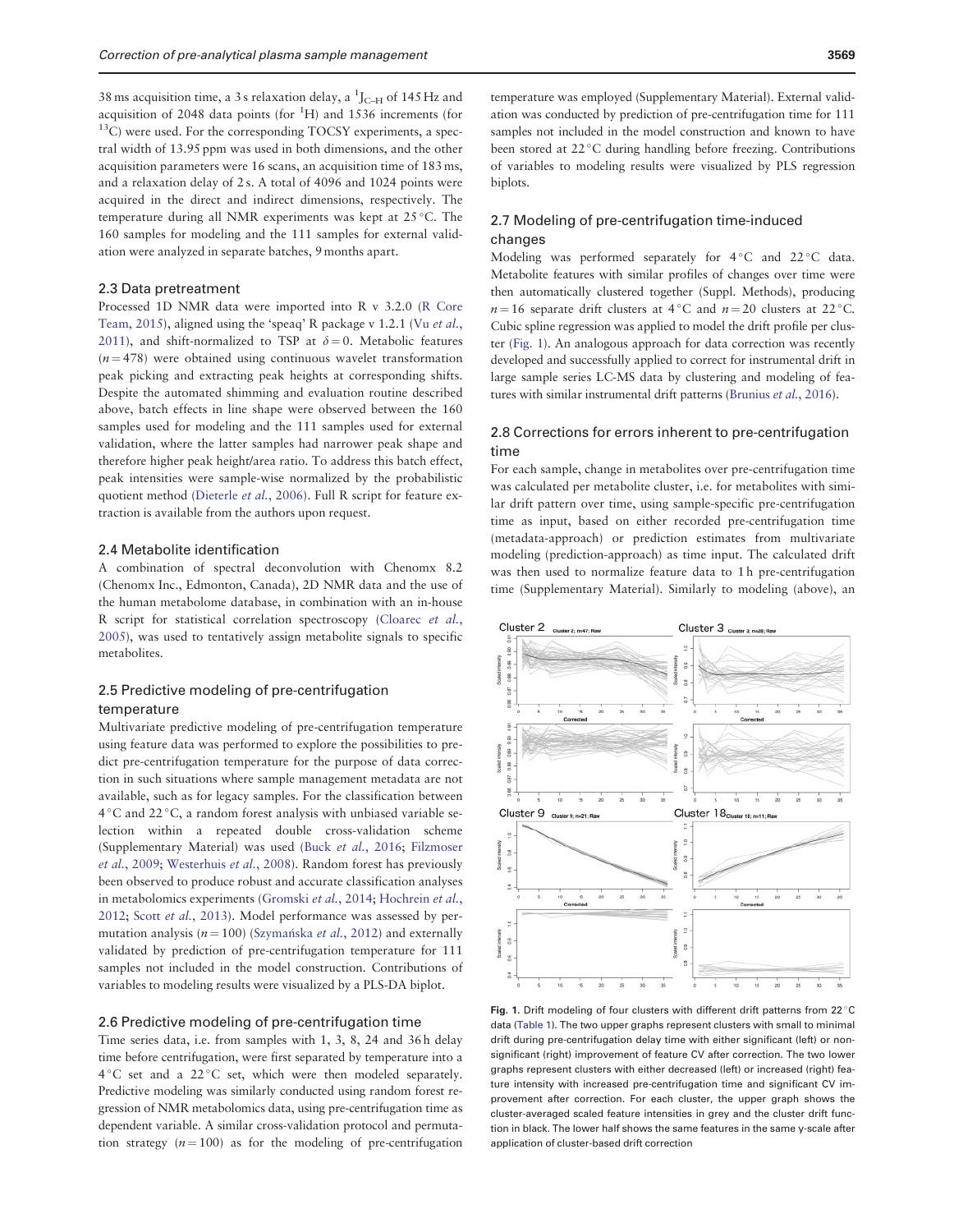analogous approach has recently been successfully developed and applied to correct for instrumental drift in LC-MS data ([Brunius](#page-7-0) et al.[, 2016\)](#page-7-0).

#### 2.9 Software

Modeling of metabolite drift during pre-centrifugation delay and multivariate statistical modeling were performed in the open source statistical environment R v 3.2.0 [\(R Core Team, 2015](#page-7-0)). Algorithms, data and workflow are available in the R package 'sampleDrift' at <https://gitlab.com/CarlBrunius/sampleDrift>. Predictive modeling for biomarker discovery of pre-analytical sample management was performed using an in-house R package 'MUVR', which is available from the authors on request.

#### 3 Results and discussion

Predictive modeling of pre-centrifugation temperature and time was performed to simulate a situation where accurate sample management metadata are not available, e.g. legacy samples or samples collected in-clinic without time-stamping. Applying multivariate predictive modeling, we managed to accurately predict precentrifugation temperature and time parameters for later use in data correction.

In the predictive modeling of pre-centrifugation temperature (Fig. 2), only seven of 160 observations (4.4%) were misclassified with respect to pre-centrifugation temperature  $(p_{\text{permutation}}=2.32e-$ 14; Supplementary Fig. S2). The results showed that samples undergo reproducible, temperature-dependent alterations in the metabolomic profile within a time frame of approximately 1 h precentrifugation time from needle to centrifugation, under standardized and commonly used conditions.

Our results suggest it would be possible, using NMR data only, to differentiate samples lacking accurate metadata on precentrifugation temperature, where 4 °C (refrigerator) and 22 °C (room temperature) represent the most likely practical conditions. In total, 14 metabolite features were extracted with the unbiased variable selection procedure as determinants of statistical discrimination between temperatures. These features were primarily identified as pyruvate, lactate and ornithine (Supplementary Table S1; Supplementary Fig. S3), indicating energy and amino acid metabolism as discriminating between pre-centrifugation temperatures. The

importance of energy metabolism intermediates as highly discriminating features highlights the absolute need for standardized sampling conditions, in particular the need for an adequate resting period prior to blood withdrawal, since both lactate and pyruvate concentrations in blood are known to be affected by physical exercise [\(Johnson and Edwards, 1937\)](#page-7-0). The importance of pyruvate as the main driver for temperature prediction was confirmed by comparing the receiver operator curves for the multivariate predictions (Supplementary Fig. S1). Moreover, lactate has previously been shown to increase with time in whole blood, especially at room temperature ([Seymour](#page-7-0) et al., 2011), and was also suggested to be part of a marker of sample quality for metabolomics (Trezzi et al.[, 2016](#page-7-0)). The implication of ornithine and possibly arginine supports previous findings by Anton et al. [\(2015\)](#page-7-0), who reported these amino acids to be affected primarily by temperature during delay times. Surprisingly, an imidazole peak at  $\delta = 7.267$  was also identified as a discriminating metabolite. Imidazole, which was added in equal amounts to all samples as part of the buffer, had a lower concentration at prolonged delay time, especially at 22 °C (Supplementary Fig. S4) and the high degree of systematic decrease indicated that it was not an artefact. Imidazole was observed to have an irregular peak shape and we thus hypothesized a relationship between imidazole peak height and formation of lactate. However, lactate was found to be negatively correlated also with imidazole peak area (Supplementary Fig. S4). While the reason for the decrease in free imidazole levels is not clear, we speculate that binding with Fe-EDTA complexes ([El-Sherif](#page-7-0) et al., 2012), formed by increased extraction from iron containing proteins on prolonged precentrifugation delay may be a possible mechanism, since whole blood total concentration of iron is on the level of 7–10 mmol/L, whereas serum iron concentration is only 10-30 µmol/L. In addition, there may be contributions from photolytic degradation ([http://www.inchem.org/documents/sids/sids/288324.pdf\)](http://www.inchem.org/documents/sids/sids/288324.pdf) and increased binding with degraded proteins. Other minor, unidentified compounds were also found to discriminate between precentrifugation temperatures, although the implications of these findings are not clear.

Modeling of pre-centrifugation time at room temperature resulted in very high prediction accuracy compared with reported precentrifugation times  $(R^2=0.92, Q^2=0.90, P=2.66e-15)$  (Fig. 2; Supplementary Fig. S2). These results clearly show that distinct and reproducible changes in the metabolome occur over time,



Fig. 2. Cross-validated prediction of pre-centrifugation temperature (left) and pre-centrifugation time at 22 °C (center) or 4 °C (right). The pre-centrifugation temperature modeling correctly predicted 96% of samples as either stored at 4°C (black) or 22°C (grey). In pre-centrifugation time modeling, predicted times (y-axes) were strongly associated with actual times (x-axes). Predictions were better for pre-centrifugation time modeling at 22 °C, which reflected the larger effects on the metabolome at higher temperatures. All models were highly significant (P from permutation analysis; Supplementary Fig. S2)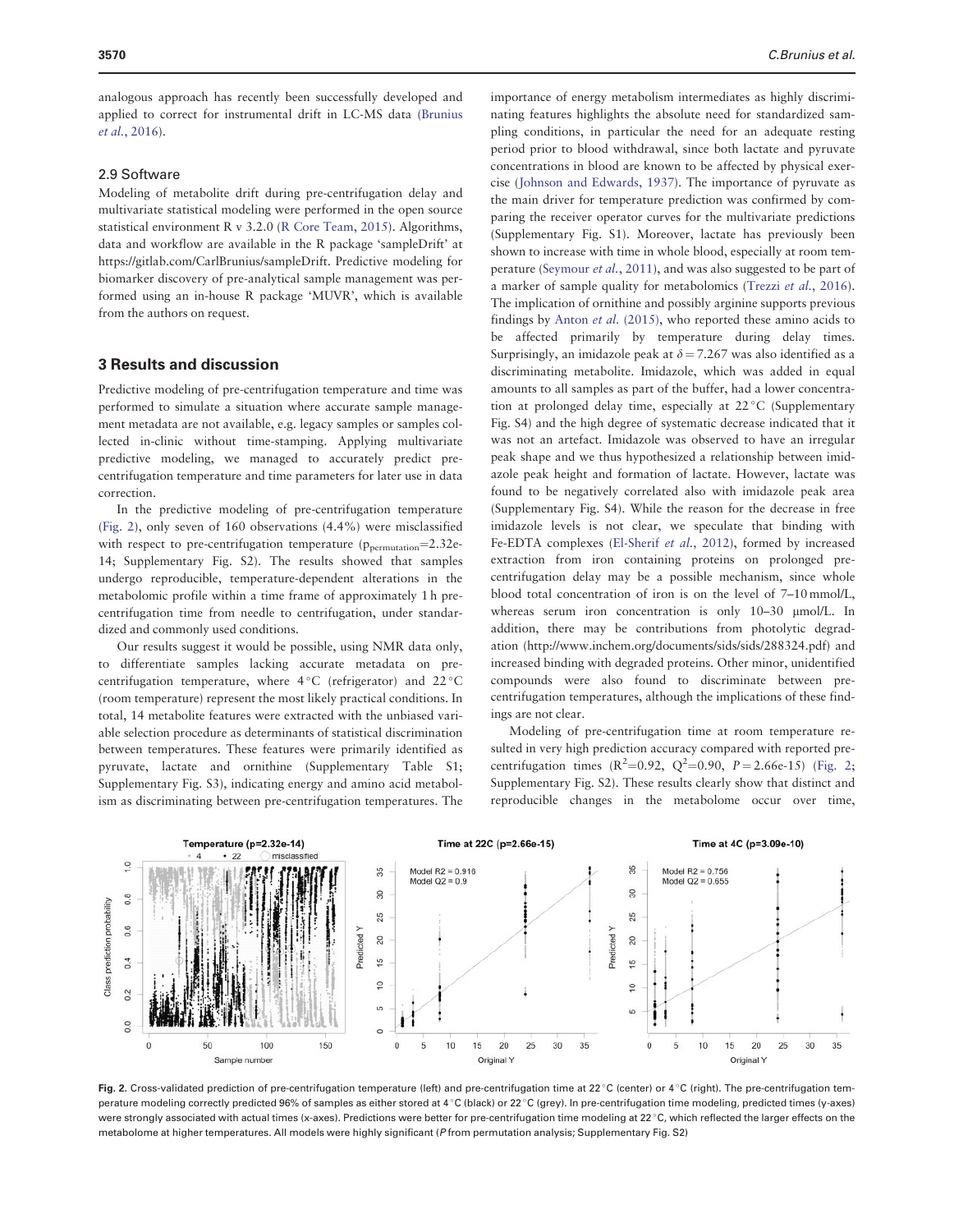highlighting the possibility to accurately predict pre-centrifugation time. In the prediction model at 22 °C, 16 metabolite features were extracted as main determinants (Supplementary Table S1; Supplementary Fig. S3). These features belonged predominantly to lactate and glucose, again implicating a considerable and reproducible effect of pre-centrifugation sample management on intermediates of energy metabolism and again highlighting the predictive value of lactate as a marker (Trezzi et al.[, 2016](#page-7-0)). Annotation also included imidazole and some unidentified metabolites. Some of the lactate peaks were partially superimposed with threonine, which may possibly strengthen findings by Anton et al. [\(Anton](#page-7-0) et al., [2015\)](#page-7-0), who showed that ratios between amino acids, particularly threonine, are indicative of pre-analytical sample management.

Predictive performance of modeling at 4 °C was strong, albeit less accurate than modeling at room temperature  $(R^2=0.77,$  $Q^2$ =0.67, P = 3.09e-10) (Fig. 3; Supplementary Fig. S2) and also required more features ( $n = 28$ ) to model metabolite drift inherent to pre-centrifugation time. These features corresponded to lactate, glucose and pyruvate, as well as hypoxanthine, acetate, ornithine, histidine and some other minor and/or unknown compounds (Supplementary Table S1; Supplementary Fig. S3). The reproducible alteration in amino acid profile was in accordance with Anton et al. (Anton et al.[, 2015\)](#page-7-0), whereas the role of the other, minor compounds is not clear. The consistency with Anton et al regarding the effects of pre-analytical sample management is particularly interesting, considering that their study was performed on serum and handling delay was imposed post-centrifugation, contrary to the present study.

The accuracy of the predictive modeling of pre-centrifugation temperature and time was confirmed by external validation. Only two out of 111 observations were misclassified as being stored at 4 °C. Considering that multivariate modeling was trained on data from only 16 individuals, the results indicate remarkably low inter-person variability in relation to variability induced by difference in temperature, among the selected discriminative features.



Fig. 3. Predicted pre-centrifugation time at  $22^{\circ}$ C for external validation samples ( $n = 111$ ). Samples were prepared on either the same day as sampling, the next day, or the day after that. Predicted pre-centrifugation times were significantly different between levels  $(P < 2.2e-16)$ . All pair-wise comparisons were significant after Tukey adjustment ( $P < 0.001$ )

Unfortunately, exact information about pre-centrifugation times at 22 °C was not available, only information on whether samples were prepared on the same day as blood was drawn, the next day, or the day after that. However, predicted pre-centrifugation times were significantly different between samples prepared on the same day, next day, or day after that  $(P < 2.2e-16$ , Fig. 3). It should be noted that the predicted pre-centrifugation times were, on average, slightly higher than expected. It is likely that a batch effect between modeling and external validation data could have contributed to this observed discrepancy, since batches were analyzed a substantial time apart. Another potential contributing factor could be that the data used to construct the models were not entirely representative of the external validation dataset, due to e.g. transportation from clinic to central laboratory, seasonal differences, or systematic population differences. Nevertheless, the results in terms of predicted pre-centrifugation times appear very useful for predicting sample metadata.

In the drift modeling, features that showed reproducible drift profiles between individuals were grouped into clusters, representing specific patterns ([Tables 1](#page-5-0) and [2](#page-5-0)). This data-mining approach thus resulted in an unbiased representation of multiple drift profiles among the observed features [\(Fig. 1\)](#page-2-0). At  $22^{\circ}$ C, these clusters contained features that had drift that was either low (<10% CV; 29% of features) or moderate (<20% CV; 46% of features), representing metabolites with relative pre-centrifugation stability at 22 °C up to 36 h. There were also clusters containing features with more severe drift (>20% CV; 20% of features), i.e. corresponding to metabolites more severely affected by pre-centrifugation delay time. The clusters that were most affected by pre-centrifugation delay time contained signals predominantly from glucose (decrease), lactate (increase) and pyruvate (increase), as well as several unidentified metabolites, highlighting the effect of pre-centrifugation time on energy metabolism intermediates. Expectedly, pre-centrifugation time at  $4^{\circ}$ C increased the proportion of features with a low degree of drift (36% of features) and decreased the proportion with severe drift (13% of features) ([Table 2](#page-5-0)). At  $4^{\circ}$ C, the most affected clusters again contained glucose (decrease), lactate (increase) and pyruvate (increase), but also lipids and some amino acids with a specific increase at 3 h, as well as unidentified metabolites ([Table 2\)](#page-5-0).

At 22 °C, 26 out of 478 features (5.4%) were considered to have an irreproducible drift pattern due to large inter-individual variability (Supplementary Material), and were therefore removed prior to modeling. Unexpectedly, more features were considered a priori irreproducible at 4 °C (34 features; 7.1%) compared with 22 °C. The global variability in feature intensity showed that at  $4^{\circ}$ C, the initial pre-centrifugation delay time (especially noticeable at 3 h) contributed to the largest deviations, primarily among lipids, compared with the 1 h reference state ([Fig. 4\)](#page-6-0). This increased variability may reflect the comparatively larger temperature gradient from body temperature to refrigerator compared with room temperature, in combination with slow and uneven thermal transfer in the refrigerator. The high irreproducibility at  $4^{\circ}$ C could also be due to increased haemolysis upon cooling, with strong inter-individual variation regarding timing and amount of cell rupture. At longer delay times, the number of ruptured cell in individual samples will again become more even, thus decreasing the contribution of haemolysis to irreproducibility. The large observed variability at  $4^{\circ}$ C, especially at 3 h refrigerated delay time, deserves special attention in future studies. Global variability in feature intensity at  $22^{\circ}$ C, on the other hand, quite expectedly showed variability that increased with pre-centrifugation time and, in general, was higher than at  $4^{\circ}$ C ([Fig. 4](#page-6-0)).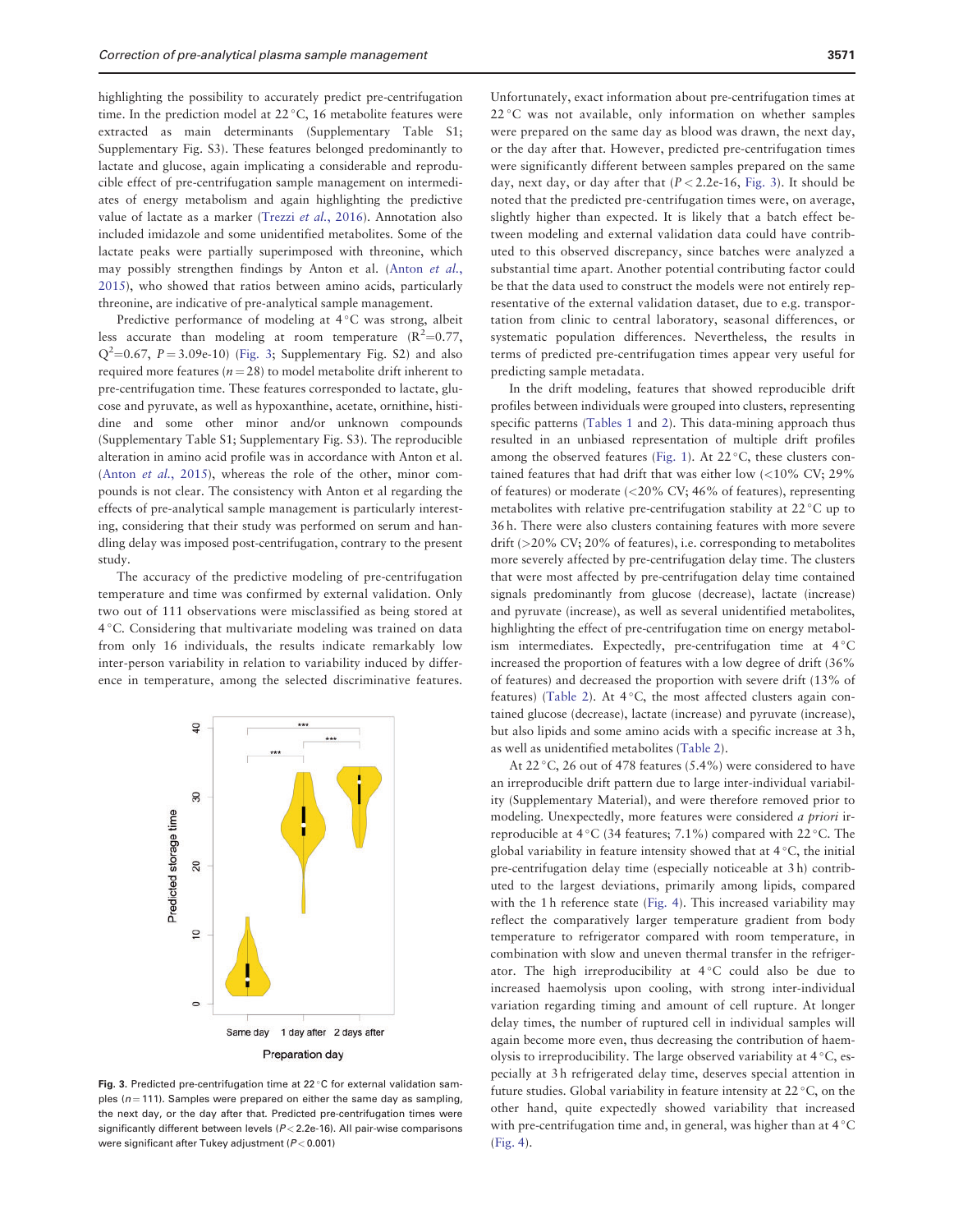|                      |                  | Feature CV <sup>a</sup> |            |                         |                                |
|----------------------|------------------|-------------------------|------------|-------------------------|--------------------------------|
|                      | $\boldsymbol{n}$ | Original                | Metadatab  | Prediction <sup>c</sup> | Dominant identified features   |
| Cluster1             | 34               | 0.06                    | $0.05***$  | $0.05***$               | aas                            |
| Cluster <sub>2</sub> | 47               | 0.058                   | $0.057***$ | $0.058***$              | 3OH-butyrate, citrate, aas     |
| Cluster <sub>3</sub> | 28               | 0.26                    | 0.26       | 0.26                    | Mostly unknown, weak signals   |
| Cluster4             | 20               | 0.18                    | $0.16***$  | $0.16***$               | Alcohols, lipids/ffas          |
| Cluster5             | 43               | 0.10                    | $0.086***$ | $0.087***$              | aas                            |
| Cluster <sub>6</sub> | 56               | 0.056                   | $0.055***$ | $0.055***$              | aas                            |
| Cluster <sub>7</sub> | 20               | 0.11                    | $0.077***$ | $0.08***$               | aas, 3OH-butyrate              |
| Cluster <sub>8</sub> | 60               | 0.11                    | 0.11       | 0.11                    | aas, lipids/ffas               |
| Cluster9             | 21               | 0.33                    | $0.15***$  | $0.14***$               | Glucose                        |
| Cluster10            | 34               | 0.13                    | $0.12***$  | $0.12***$               | Lipids/ffas, aas               |
| Cluster11            | 3                | 0.37                    | 0.33       | 0.33                    | Acetate                        |
| Cluster12            | 25               | 0.11                    | $0.11***$  | $0.11***$               | Lipids/ffas, 3OH-butyrate, aas |
| Cluster13            | $\mathfrak{2}$   | 0.35                    | 0.35       | 0.35                    | Unknown weak signals           |
| Cluster14            | 14               | 0.38                    | $0.19***$  | $0.17***$               | Glucose                        |
| Cluster15            | 12               | 0.25                    | $0.12***$  | $0.12***$               | Glucose                        |
| Cluster16            | $\mathfrak{2}$   | 0.52                    | 0.49       | 0.46                    | Glucose (suppressed)           |
| Cluster17            | 7                | 0.28                    | $0.1***$   | $0.13***$               | Pyruvate                       |
| Cluster18            | 11               | 0.15                    | $0.079***$ | $0.086***$              | aas                            |
| Cluster19            | 6                | 0.62                    | $0.11***$  | $0.21***$               | Lactate                        |
| Cluster20            | 7                | 0.20                    | $0.14***$  | $0.14***$               | Lipids/ffas                    |
| Modeled              | 452              | 0.14                    | $0.10***$  | $0.11***$               |                                |
| Irreproducible       | 26               |                         |            |                         | Mostly unknown, weak signals   |
| Total                | 478              |                         |            |                         |                                |

<span id="page-5-0"></span>Table 1. Cluster-based modeling and data correction for kinetic drift of NMR plasma metabolomics data with pre-centrifugation delay time at 22  $^{\circ}$ C

Note: Correction for kinetic drift was performed using recorded bench-time metadata or prediction estimates (to simulate legacy samples) as time input. aas, amino acids; ffas, free fatty acids. \*p<0.05, \*\*p<0.01, \*\*\*p<0.001.

a CV of feature intensities within cluster over 1–36 h.

<sup>b</sup>After drift correction based on actual pre-centrifugation time from metadata.

c After drift correction based on predicted pre-centrifugation time.

|                  | Table 2. Cluster-based modeling and data correction for kinetic drift of NMR plasma metabolomics data with pre-centrifugation delay time |  |  |
|------------------|------------------------------------------------------------------------------------------------------------------------------------------|--|--|
| at $4^{\circ}$ C |                                                                                                                                          |  |  |

|                       | $\boldsymbol{n}$ | Feature CV <sup>a</sup> |            |                         |                                              |
|-----------------------|------------------|-------------------------|------------|-------------------------|----------------------------------------------|
|                       |                  | Original                | Metadatab  | Prediction <sup>c</sup> | Dominant identified features                 |
| Cluster1              | 42               | 0.12                    | $0.12***$  | $0.12**$                | 3OH-butyrate, aas                            |
| Cluster <sub>2</sub>  | 32               | 0.17                    | $0.17***$  | $0.17***$               | aas, alcohols                                |
| Cluster3              | 22               | 0.30                    | 0.30       | 0.30                    | Pyruvate, acetate, histidine                 |
| Cluster4              | 38               | 0.19                    | $0.19***$  | $0.19***$               | Sugars                                       |
| Cluster <sub>5</sub>  | 14               | 0.099                   | $0.097***$ | $0.098*$                | aas                                          |
| Cluster <sub>6</sub>  | 49               | 0.094                   | $0.093***$ | 0.094                   | aas, 3OH-butyrate                            |
| Cluster7              | 36               | 0.18                    | $0.18***$  | 0.18                    | Lipids/ffas, 3OH-butyrate, aas, citrate      |
| Cluster <sub>8</sub>  | 18               | 0.35                    | $0.33***$  | $0.34**$                | Lipids/ffas                                  |
| Cluster9              | 13               | 0.28                    | $0.27***$  | $0.28*$                 | Lipids/ffas, aas                             |
| Cluster10             | 35               | 0.12                    | $0.097***$ | $0.10***$               | Glucose                                      |
| Cluster11             | 21               | 0.10                    | $0.10***$  | $0.10***$               | aas                                          |
| Cluster <sub>12</sub> | 8                | 0.10                    | $0.09***$  | $0.091***$              | Glucose                                      |
| Cluster13             | 24               | 0.085                   | $0.085**$  | 0.085                   | 3OH-butyrate, aas                            |
| Cluster14             | 41               | 0.075                   | $0.075***$ | $0.075***$              | aas                                          |
| Cluster15             | $\overline{7}$   | 0.24                    | $0.14***$  | $0.16***$               | Lactate                                      |
| Cluster16             | 44               | 0.087                   | $0.085***$ | $0.086***$              | aas                                          |
| Modeled               | 444              | 0.14                    | $0.14***$  | $0.14***$               |                                              |
| Irreproducible        | 34               |                         |            |                         | Mostly lipids/ffas and unknown, weak signals |
| Total                 | 478              |                         |            |                         |                                              |

Note: Correction for kinetic drift was performed using recorded bench-time metadata or prediction estimates (to simulate legacy samples) as time input. aas, amino acids; ffas, free fatty acids. \*p<0.05, \*\*p<0.01, \*\*\*p<0.001.

a CV of feature intensities within cluster over 1–36 h.

<sup>b</sup>After drift correction based on actual pre-centrifugation time from metadata.

c After drift correction based on predicted pre-centrifugation time.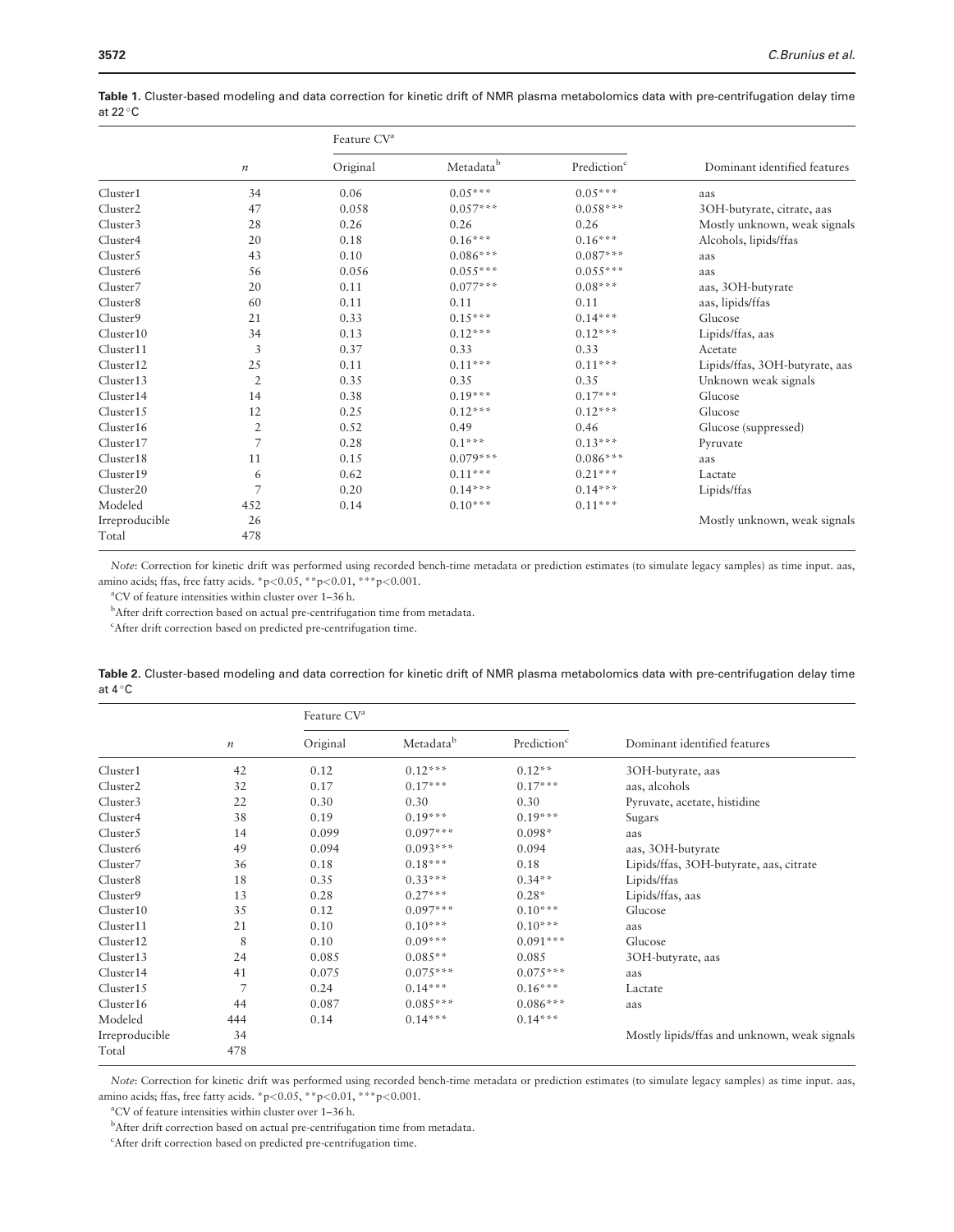<span id="page-6-0"></span>

Fig. 4. Effects of pre-centrifugation time on metabolite feature stability. The upper graphs show the effects of pre-centrifugation delay time at  $4^{\circ}$ C as relative deviation of metabolite feature intensities compared with the reference level (at 1 h) for original data (left) and after data correction based on metadata information (right). Isobaric lines correspond to percentiles in the distribution of relative differences of 7648 measurements (16 samples  $\times$  478 features). The lower graphs show corresponding effects of pre-centrifugation delay time at 22 °C. The two horizontal lines correspond to 20% (lower line) and 30% (higher line) absolute deviation in feature intensity from the 1 h reference state

Drift was modeled for clusters containing features with specific and reproducible patterns, and the drift patterns obtained were used to correct for the effects of drift, using the pre-centrifugation time from either actual metadata or multivariate prediction [\(Tables 1](#page-5-0) and [2\)](#page-5-0). Both approaches achieved highly significant and approximately equal improvement of the data quality, as measured by a decrease in average feature CV at 1-36h upon correction both at 22 °C (approx. -26%,  $P < 6.41e-23$ ) and at  $4^{\circ}$ C (approx. -3%,  $P < 2.02e-$ 12). Correspondingly, the deviation in feature intensity from reference state at 1 h was decreased (Fig. 4). This was particularly evident at 22 °C, where average feature intensity deviation decreased by up to 60% over the 36 h pre-centrifugation time. A similar, but smaller, decrease of up to 23% was also observed at  $4^{\circ}$ C. At 22 $^{\circ}$ C, there were only four clusters for which there was no significant improvement in data quality [\(Table 1](#page-5-0)). These clusters contained either stable lipids and amino acids or low intensity features with high interperson variability. At 4°C, only one cluster had no significant improvement in data quality ([Table 2](#page-5-0); Cluster 3; 22 features). This cluster contained pyruvate, acetate and several unknown, low intensity signals, again with high inter-person variability. Moreover, two clusters had high CV values even after significant improvement ([Table 2;](#page-5-0) Clusters 8 & 9; 31 features), most likely due to a combination of the smaller effect size for correction of 4 °C data and the mentioned irregularities at 3 h delay time. These two clusters contained lipids and amino acids, identification of which suggested N-acetylated amino acids superimposed with proline. The cluster-based drift correction of data at 22 °C reduced the total proportion of features with  $CV > 30\%$  from a total of 17.2% to 8.2%, including those 5.4% features excluded *a priori* due to irreproducible drift patterns. At 4 °C the corresponding proportion of features with CV > 30% decreased from

a total of 15.1% to 14.2%, including those 7.1% features excluded a priori due to irreproducible drift patterns. It is apparent that data from samples collected at 22 °C stand to gain more from this data correction approach, although correction at 4 °C is still useful, particularly for those metabolites that appear to be most strongly affected by pre-centrifugation delay times, i.e. energy metabolism intermediates and primarily lactate.

For predictive and drift modeling, data were available only for a limited number of participants. Fully unbiased validation, i.e. complete separation of training, validation and testing sets, was therefore not practically feasible. Statistical overfitting was instead minimized by employing an extended cross-validation framework. Moreover, models for prediction of pre-centrifugation temperature and time were also externally validated using an independent sample set, for which, however, samples were stored only at 22 °C and also with low resolution in pre-centrifugation time metadata. Regardless of these limitations, the external validation showed remarkable potential for prediction of pre-centrifugation sample management history. Still, considering the limited sample size for modeling and also the mentioned limitations in the external validation set, these findings need to be replicated and validated using other, preferably much larger, datasets, both for predictive and drift modeling.

#### 4 Conclusions

Predictive modeling effectively distinguished between precentrifugation temperatures for samples with $>1$  h pre-centrifugation time, based predominantly on differences in intermediates from energy and amino acid metabolism. At the different temperatures, models were able to accurately predict pre-centrifugation time, especially at 22 °C. These results were confirmed by external validation of 111 EDTA plasma samples. Pre-centrifugation temperature and time had a considerable impact on the metabolite profile and the majority of metabolite alterations occurred in drift patterns that were highly reproducible between individuals. Alterations were more pronounced at 22 °C compared with 4 °C and several distinct drift patterns (clusters), corresponding to specific groups of metabolites, were observed for these alterations. Correction of drift patterns improved the data quality, especially at 22 °C. Pre-centrifugation times up to 36 h at 4 °C had a small effect on the overall metabolite changes captured by NMR, except at 3 h delay time for unknown reasons. Pre-centrifugation delay times at room temperature should be avoided, due to major changes in a large proportion of the metabolites measured. However, the correction approach developed has the potential to diminish the impact of such changes, regardless of whether pre-centrifugation sample management metadata are available, although these findings need to be validated in multiple, large sample sets and with analytical techniques covering a wider range of the metabolome, such as LC-MS. This study improves understanding of the influence of pre-analytical sample handling conditions on metabolomics analysis results and demonstrates the ability of modeling to improve experimental data by taking into account reproducible pre-analytical, sample historyderived changes in individual metabolite levels, where handling conditions (pre-centrifugation temperature and time delay) could be predicted from experimental data.

#### Funding

This work was supported by the Swedish Research Council [829-2009-6285] and the European Union Framework Programme 7 [contract 313010] through grants to BBMRI.se and BBMRI-LPC, respectively, and by the Swedish Research Council [2011-2804], the Swedish Research Council